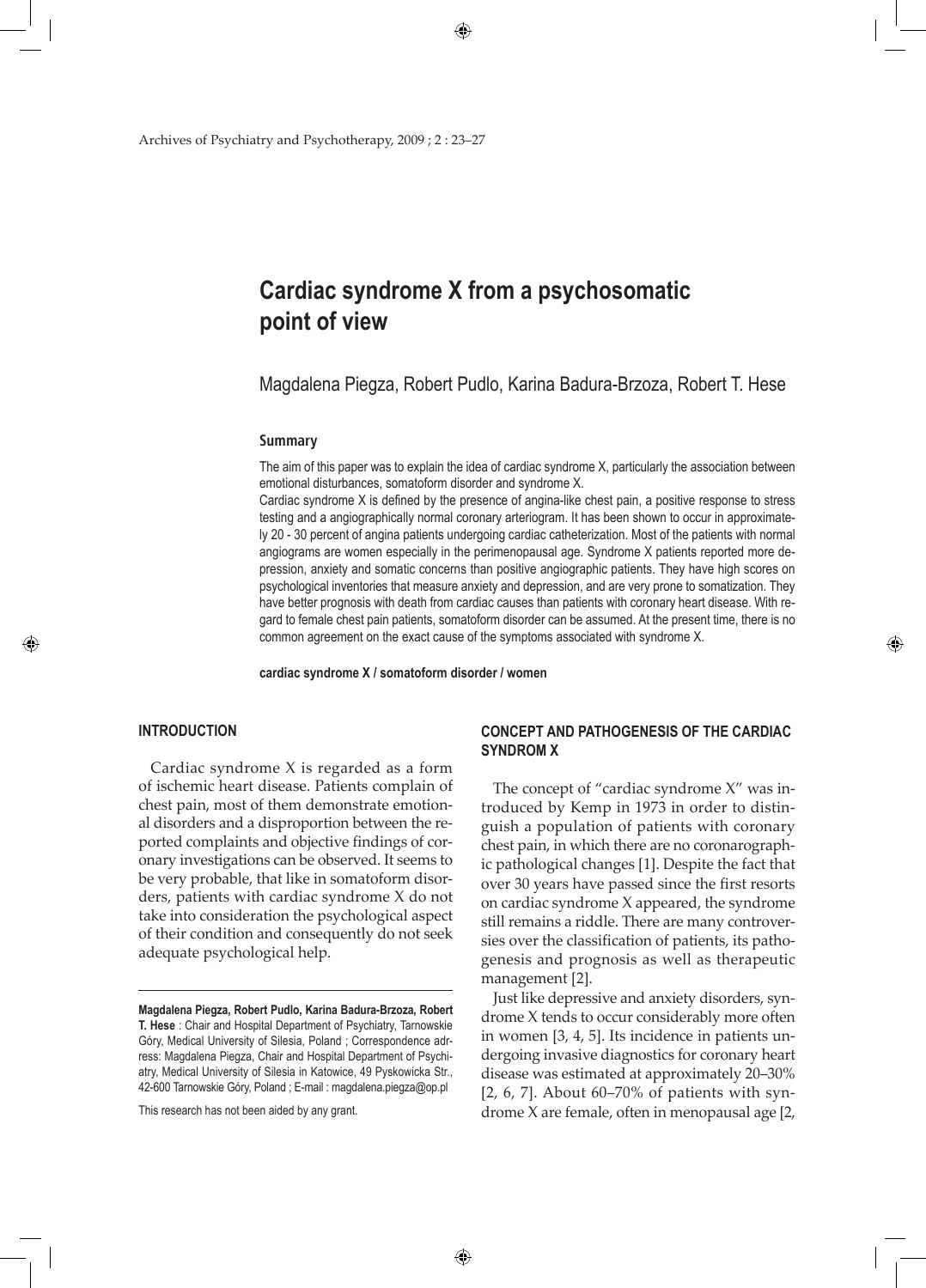3]. The syndrome is diagnosed in a patient with chest pain of probable coronary aetiology, positive ECG changes during exercise testing and no significant changes in epicardial coronary arteries in coronarography. The pain can be typical or atypical – prolonged chest pain at rest, no response to nitrates administration. First symptoms usually occur between 45 and 50 years of age. Aetiology of discussed syndrome remains unknown [8, 9, 10, 11]. It seems that the syndrome has a heterogeneous nature and views on its pathogenesis are very divergent. It is also unknown, whether there is the only one or several underlying pathophysiological mechanisms. Potential causes of the syndrome are as follows: coronary microcirculation impairment, endothelial dysfunction [12, 13], oestrogen deficiency [3], sympathetic-parasympathetic balance disturbance, abnormal adenosine secretion, vasospasm of small coronary arteries, as well as psychosomatic disorders accompanied by changes in pain perception [2, 3, 11, 14].

Supporters of the coronary microcirculation impairment conception as a basic anomaly responsible for syndrome X enumerate among other things the following factors as causes of the suggested coronary microcirculation disturbances: increased adrenergic system reactivity, abnormal adenosine secretion, peripheral tissue insulin resistance as well as oestrogen deficiency in women. In all the patients we can observe reduced coronary reserve. A hypothesis has been proposed that in these patients, coronary chest pain is caused by abnormal coronary adenosine secretion or adenosine receptor hypersensitivity. Accuracy of a given hypothesis may be proved by the fact that anginal symptoms regress following aminophilline administration, which blocks adenosine receptors [15].

The question whether symptoms of cardiac syndrome X are really caused by cardiac ischaemia still remains unanswered. There are doubts whether ischaemia is an underlying process of cardiac chest pain, which is reported by patients with syndrome X [11]. During the exercise test in women, ST-segment depression was accompanied by chest pain in as much as 50%, whereas in the case of a typical course of coronary heart disease, this percentage was only 30%.

ST-segment depression may be caused by different factors and in and of itself does not constitute sufficient evidence for ischaemia. Many authors suggest that in these patients, stimulation of the adrenergic system is a predominant factor responsible for ECG changes [13, 16]. Other researchers pay attention to the stimulation of the sympathetic system and a simultaneous reduced parasympathetic system activity, while others emphasize an importance of impaired parasympathetic activity as a main cause of the observed symptoms [17].

On the basis of information coming from an extensive review study on the described syndrome, we can have the impression that many authors regard the so called microvascular angina to be the most often pathogenetic mechanism of cardiac syndrome X [3]. It is a functional disorder of small intramuscular vessels, which is connected with an excessive dilatation of small arteries at rest, reduced vasodilatation in response to relaxants or particularly strong vasoconstriction in response to vasospastic stimuli. It is unknown whether these disorders are connected with smooth muscle dysfunction or abnormal endothelial activity.

# **RELATIONSHIP BETWEEN SYNDROM X, EMOTIONAL AND SOMATOFORM DISORDERS**

⊕

Some intriguing relations have been observed between syndrome X and emotional disturbances. Pathogenetic importance of psychosomatic disorders accompanied by changes in pain perception seems to be more distinctly emphasized, although precise processes responsible for this phenomenon still remain unknown [11, 14, 18].

Most authors confirm in their studies that especially women with syndrome X demonstrate disturbed pain perception, which may be a consequence of hypersensitivity to physiological variation in catecholamine levels [11]. Assessing cerebral blood flow with the use of positron emission tomography (PET) Rosen et al. have reached a conclusion that in women with syndrome X, both a degree and an area of cerebral activation during a pain sensation was greater (including thalamus and frontal lobes of cerebral cortex) than in patients with typical form of coronary heart disease [19]. Results of this study seem to confirm the hypothesis that in syndrome X, the pain threshold is being reduced at the tha-

Archives of Psychiatry and Psychotherapy, 2009 ; 2 : 23–27

⊕

⊕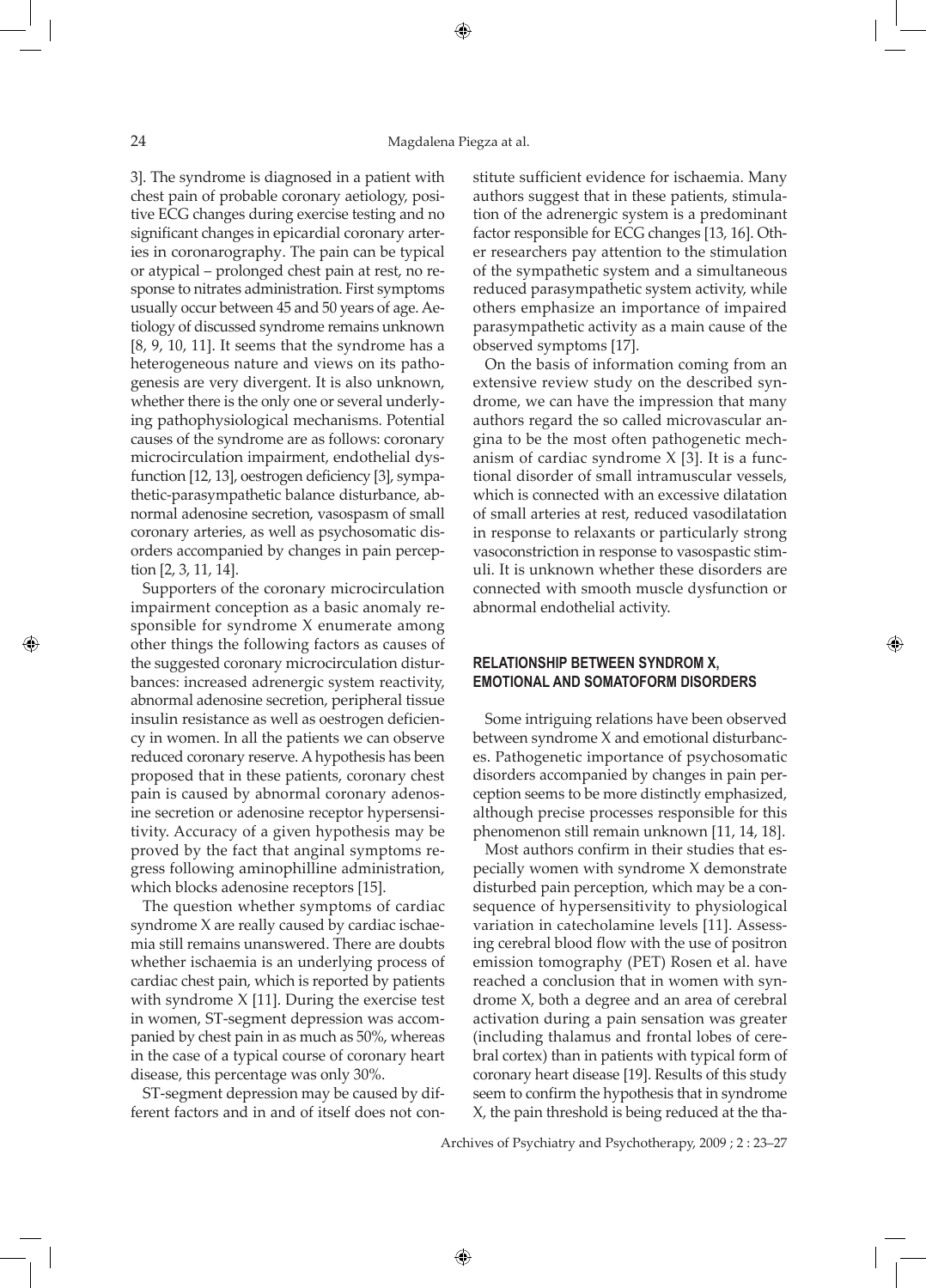lamus level. Normal pain stimuli reach the thalamus where they are intensified and in this form are transmitted to the cerebral cortex [20].

 Academic literature includes several scientific studies which compare a group of patients with pain located in the cardiac region and normal coronarography result with a group of patients with confirmed atheromatus changes in coronary vessels [21, 22, 23, 24]. In 20% of people with normal coronary angiography results, seizure-like anxiety disorders have been reported, while over 60% of women and 50% of men met criteria of generalized anxiety disorders [22]. In another study, the authors noticed a difference in fear perception during the sensation of chest pain between a group of patients with coronary heart disease confirmed coronarographically and persons with normal coronarography results as well as patients with generalized anxiety. Fear was a dominant sensation in 83% of patients with seizure-like anxiety, in 48% of patients with no significant coronary atheromatus changes and in only 4% of people with angiographic evidence for coronary heart disease [6]. For this reason, the authors called for a psychiatric examination in each case of chest pain so that a seizure-like anxiety disorder could be excluded. Chernen et al. [21] observed that in a group of patients with normal coronarography, women reported anxiety, depressive symptoms as well as sleep disorders more often than men, whereas in this group, a duration of chest pain episodes was shorter. They were also more prone to somatization. Similar problems have been noticed by Rosen et al. [11] simultaneously, they claim that an increased tendency to somatization may be connected with sympathetic system stimulation, which is responsible for an excessive inadequate sensitivity to inner stimuli. However, there are no differences between women and men in the severity of depression and anxiety.

⊕

Ruggeri et al. [25] have found a positive correlation between anxiety degree and severity of cardiac ischaemia in cardiologic syndrome X. For this reason, they suggested that an increased susceptibility to an anxiety reaction may induce coronary microvascular disorders. A similar stand on this matter is taken also by other authors [26].

Another research, which aimed to compare women with cardiologic syndrome X and con-

Archives of Psychiatry and Psychotherapy, 2009 ; 2 : 23–27

firmed coronary heart disease, with a control group of healthy women in terms of influence of different factors on symptoms of anxiety and depression, showed a higher level of depression among all women with myocardial ischaemia and a higher level of anxiety in women with syndrome X as compared to the whole population of the examined women [27]. In another study, it has been pointed out that an incidence of depression and anxiety disorders in patients with cardiologic syndrome X is similar to this observed in patients with non-cardiac aetiology of chest pain [28].

At present, it is a commonly accepted belief that patients with normal coronarography belong to a group which seems to be at the lower risk of an unfavourable course of ischemic heart disease. This favourable clinical course of the disease is observed despite recurrent chest pain episodes [14]. There is an assumption that in these patients, in most cases, coronary arteriospasm as well as coagulation system disorders are responsible for cardiac infarction [5]. Episodes of persistent pain have become frequent reasons for cardiologic hospitalizations and consequent next hemodynamic investigations, which in most cases confirm no relevant atheromatus changes within coronary arteries. Despite the fact that doctors assure them of a mild course of disease, many patients strongly believe that their cardiac condition is severe and continually seek medical help. This line of thought and perception as well as the way of acting is close to somatoform disorders.

A diametrically opposed opinion is presented by Bugiardini et al. [13] who regard results of their studies as strong evidence for the hypothesis on endothelial dysfunction as a predictive factor responsible for development of atheromatous changes within initially normal coronary vessels. During a 10-year observation, they noted that one-third of women with syndrome X developed different stages of coronary atheromathosis and one woman died because of cardiac infarction. They point out the abnormal response of endothelium to acetylcholine (vasodilatation) as a determinant of its dysfunction. Based on the arguments quoted above, they suggest that special healthcare should be provided to the subgroup of women with syndrome X who demonstrate an abnormal response to acetylcholine due

⊕

⊕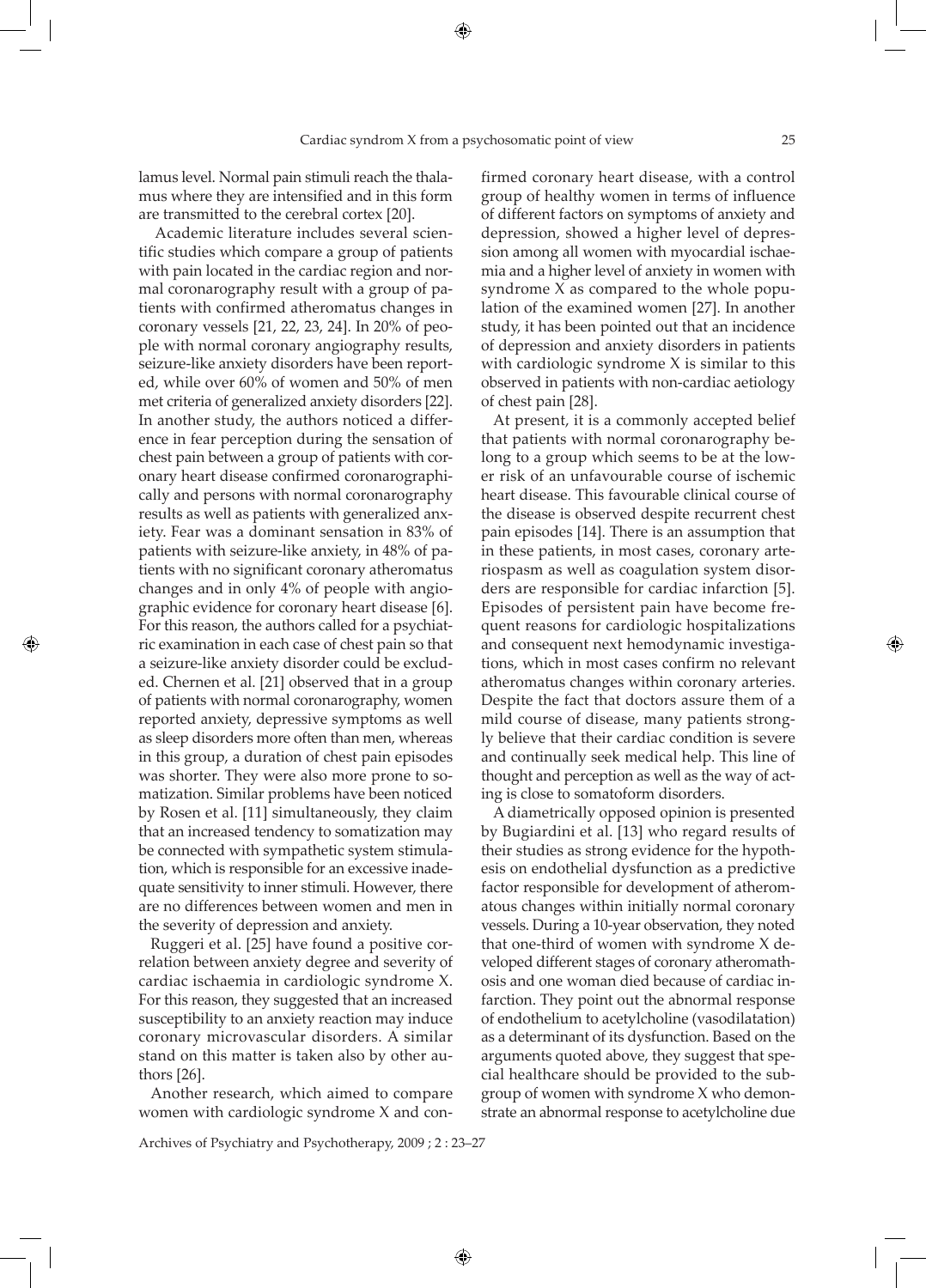to an increased risk of both atheromatous changes and severe cardiac episodes [13].

# **THERAPEUTIC MANAGEMENT**

Due to unknown aetiology of the syndrome and scientific knowledge being as it is, there is as yet no reliable and widely accepted therapeutic scheme of cardiac syndrome X. Pharmacological treatment includes: nitrates, beta-adrenolytic agents, slow calcium-channel blockers, alpha-adrenolytic agents, oestrogens, Angiotensin-Converting Enzyme (ACE) Inhibitors, aminophylline and others. The vast majority of researches claim that beta-adrenolytic agents seem to be the most effective drugs since they reduce the frequency of chest pain incidents as well as improve the life quality of patients [2]. Moreover, therapeutic management may include antidepressants such as imipramine, which repeatedly offer satisfactory outcome for the patient [14, 29]. Adequate evidence confirming this application has been provided by Cannon et al. [29], in their study, which have proved that a two-year administration of imipramine at a dose of 50 mg daily, in patients with chest pain and normal angiography reduces the frequency of chest pain by more than 50%. In addition, they have observed that administration of imipramine at a given dose and period of time does not induce irregularity of rhythm and improvement in the patient's condition may be a consequence of probable analgesic properties of the drug. Some authors recommend that therapeutic management should be initiated by introducing psychotherapy and changes in lifestyle habits [2, 14, 30].

## **CONCLUSION**

⊕

The presentation of this paper aimed at introducing the reader the idea of cardiac syndrome X, particularly its pathogenesis and association between emotional and somatoform disorders. Most patients are female, especially in the perimenopausal age. The syndrome itself has a heterogeneous nature; views on its pathogenesis seem to be very divergent. The condition is diagnosed in a patient with the following symptoms: chest pain of probable coronary aetiology accompanied by positive ECG changes during exercise testing and no significant coronarographic changes within epicardial coronary arteries. The condition is regarded as a form of ischemic heart disease. Regardless of clearly defined diagnostic criteria as well as the fact that the definition also includes cases of atypical chest pain, cardiologists charily diagnose this condition. Cardiologic pharmacology is predominantly based on beta-adrenolytic agents. Some authors recommend application of antidepressants and psychotherapy as well.

## **References**

- 1. Kemp Jr. HG. Left ventricular function in patients with anginal syndrome and normal coronary arteriograms. Am J Cardiol. 1973; 32: 375–376.
- 2. Świątecka G. Choroby serca u kobiet. Gdańsk: Via Media; 2000. p. 188-201.
- 3. Kaski JK. Overview of gender aspects of cardiac syndrome X. Cardiovasc Res. 2002; 53(3): 620–6.
- 4. Ketter MW, Denollet J, Chapp J, Thayer B, Keteyian S, Clark V, John S, Farha AJ, Deveshwar S. Men deny and women cry, but who dies? Do the wages of "denial" include early ischemic coronary heart disease? J Psychosom Res.2004; 56(1): 119–23.

⊕

- 5. Westin L, Carlsson R, Erhardt L, Cantor-Graae E, McNeil T. Differences in quality of life in men and women with ischemic heart disease. A prospective controlled study. Scand Cardiovasc J.1999; 33(3): 160–5.
- 6. Fraenkel YM, Kindler S, Melmed RN. Differences in cognitions during chest pain of patients with panic disorder and ischemic heart disease. Depress Anxiety 1996-7; 4(5): 217–22.
- 7. Ladwig KH, Hoberg E, Busch R. Psychological comorbidity in patients with alarming chest pain symptoms. Psychother Psychosom Med Psychol. 1998; 48(2): 46–54.
- 8. Chodorowski Z, Majkowicz M, Waldman W, Ciećwierz D, Sein Anand J, Wnuk K, Ciechanowicz R. Badania psychologiczne osobowości chorych z zespołem kardiologicznym X. Przeg Lek. 2002; 59(4-5): 281–285.
- 9. Kane FJ, Harper RG, Wittels E. Angina as a symptom of psychiatric illness. South Med J. 1988; 81: 1412–1416.
- 10. Rogacka D, Guzik P, Kaźmierczak M, Minczykowski A, Baliński M, Wykrętowicz A, Rzeźniczak J, Dziarmaga M, Michalski M, Wierzchowiecki M, Sowiński J, Wysocki H. Kardiologiczny zespół X. Kardiol Pol. 1999; 51: 300–304.
- 11. Rosen SD, Uren NG, Kaski JC, Tousoulis D, Davies GJ, Camici PG. Coronary vasodilator reserve, pain perception and

Archives of Psychiatry and Psychotherapy, 2009 ; 2 : 23–27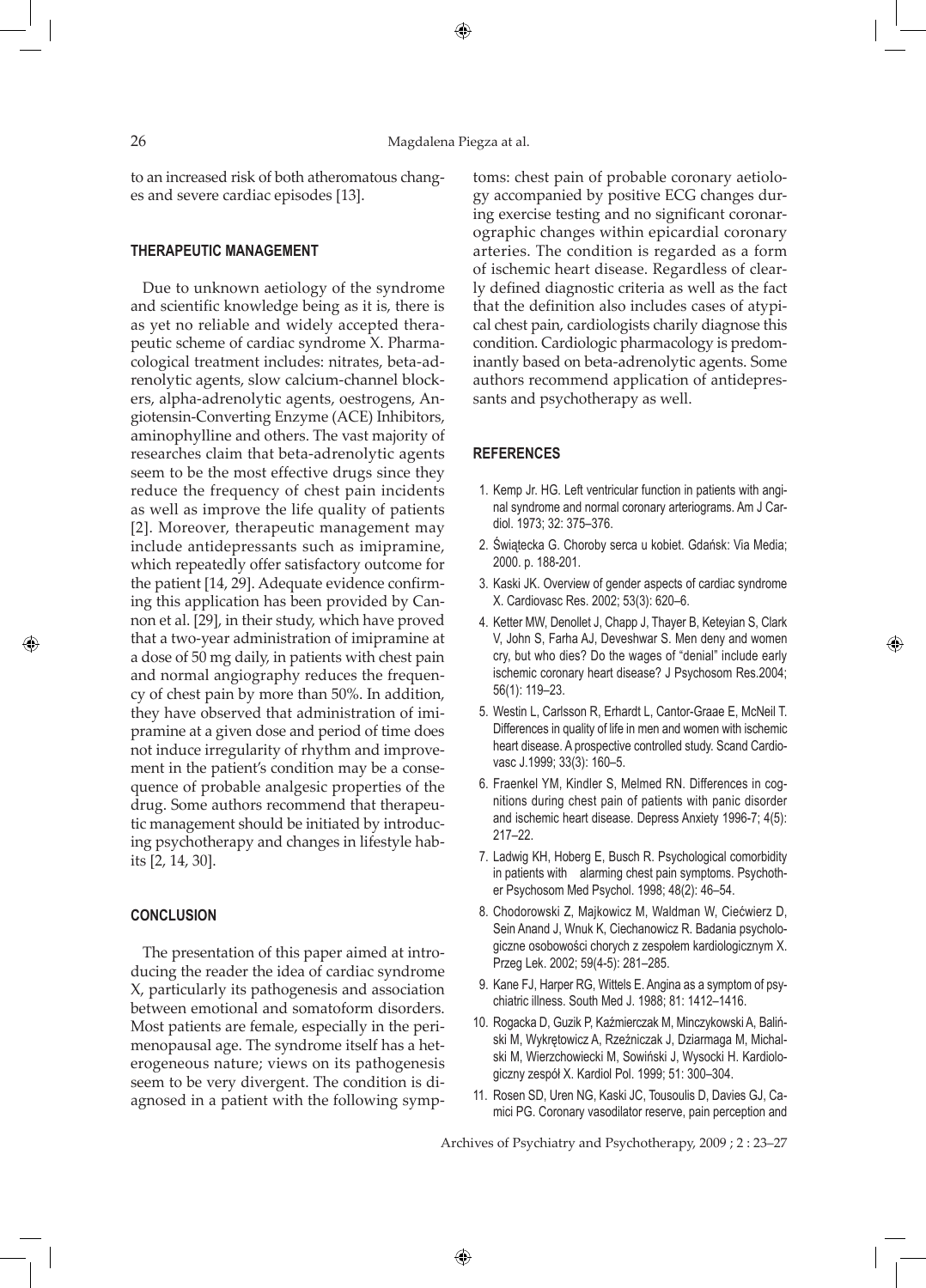sex in patients with Syndrome X. Circulation. 1994; 90(1): 50–60.

- 12. Lanza GA. Cardiac syndrome X: a critical overview and future perspectives. Heart 2007; 93 (2): 159–166.
- 13. Bugiardini R, Manfrini O, Pizzi C, Fontana F, Morgagni G. Endothelial function predicts future development of coronary artery disease: a study of women with chest pain and normal coronary angiograms. Circulation. 2004; 109(21): 2518–23.
- 14. Kaski JC, Aldama G, Cosin Sales J. Cardiac syndrome X. Diagnosis, pathogenesis and management. Am J Cardiovasc Drugs. 2004; 4(3): 179–94.
- 15. Radice M, Giudici V, Pusineri E, Breghi L, Nicoli T, Peci P, Giani P, De Ambroggi L. Different effects of acute administration of aminophylline and nitroglycerin on exercise capacity in patients with syndrome X. Am J Cardiol. 1996; 78: 88–92.
- 16. Okraska Bylica A, Piwowarska W, Paradowski A, Gajos G, Gackowski A, Matysek J. Obraz kliniczny choroby niedokrwiennej serca u kobiet. Przegl Lek. 2003; 60(12): 797–801.
- 17. Gulli G, Cemin R, Pancera P, Menegatti G, Vassanelli C, Cevese A. Evidence of parasympathetic impairment in some patients with cardiac syndrome X. Cardiovasc Res. 2001; 52(2): 208–16.
- 18. Valeriani M, Sestito A, Le-Pera D, De-Armas L, Infusino F, Maiese T, Sgueglia GA, Tonali PA. Abnormal cortical pain processing in patients with cardiac syndrome X, Eur. Heart J. 2005; 26 (10): 975–982.

♠

- 19. Rosen SD, Paulesu E, Tousoulis D, Frąckowiak RSJ, Camici PG. Is altered central processing of afferent signals from the heart the cause of chest pain in syndrome X? Eur Heart J. 1997; 18 (supl): 627.
- 20. Rosen SD, Paulesu E, Wise RJS, Camici PG. Central neural contribution to the perception of chest pain in cardiac syndrome X. Heart. 2002; 87: 513–519.
- 21. Chernen L, Friedman S, Goldberg N, Feit A, Kwan T, Stein R. Cardiac disease and nonorganic chest pain: factors leading to disability. Cardiology. 1995; 86(1): 15–21.
- 22. Flugelman MY, Weisstub E, Galun E, Weiss AT, Fischer D, Kaplan De-Nour A, Gotsman MS, Eliakim M. Clinical, psychological and thallium stress studium in patients with chest pain and normal coronary arteries. Int J Cardiol. 1991; 33: 401–408.
- 23. Kawachi I, Sparrow D, Vokonas PS, Weiss ST. Symptoms of Anxiety and Risk of Coronary Heart Disease. The Normative Aging Study. Circulation. 1994; 90: 2225–2229.
- 24. Ketter MW, Brymer J, Rhoads K. Emotional distress among males with syndrome X. J Behav Med. 1996; 19; 455.
- 25. Ruggeri A, Taruschio G, Loricchio ML, Samory G, Borghi A, Bugiardini R. The correlation between the clinical characteristics and psychological status in syndrome X patients. Cardiologia Rome Italy. 1996; 41(6): 551–7.
- 26. Cunningham C, Brown S, Kaski JC. Effects of transcendental meditation on symptoms and electrocardiographic changes in patients with cardiac syndrome X. Am. J. Cardiol. 2000; 85 (5): 653–655.
- 27. Asbury EA, Creed F, Collins P. Distinct psychosocial differences between women with coronary heart disease and cardiac syndrome X. Eur. Heart J. 2004; 25 (19): 1695–701.
- 28. Asbury EA, Collins P. Psychosocial factors associated with noncardiac chest pain and cardiac syndrome X. Herz 2005; 30 (1): 55–60.
- 29. Cannon RO, Quyyumi AA, Mincemoyer R, Stine AM, Gracely RH, Smith WB, Geraci MF, Black BC, Uhde TW, Waclawiw MA, Maher K, Benjamin SB. Imipramine in patients with chest pain despite normal coronary angiograms. N Engl J Med. 1994; 330 (20): 1411–17.
- 30. Hurst T, Olson TH, Olson LE, Appleton CP. Cardiac syndrome X and endothelial dysfunction: new concepts in prognosis and treatment. Am. J. Med. 2006; 119 (7): 560–566.

Archives of Psychiatry and Psychotherapy, 2009 ; 2 : 23–27

⊕

♠